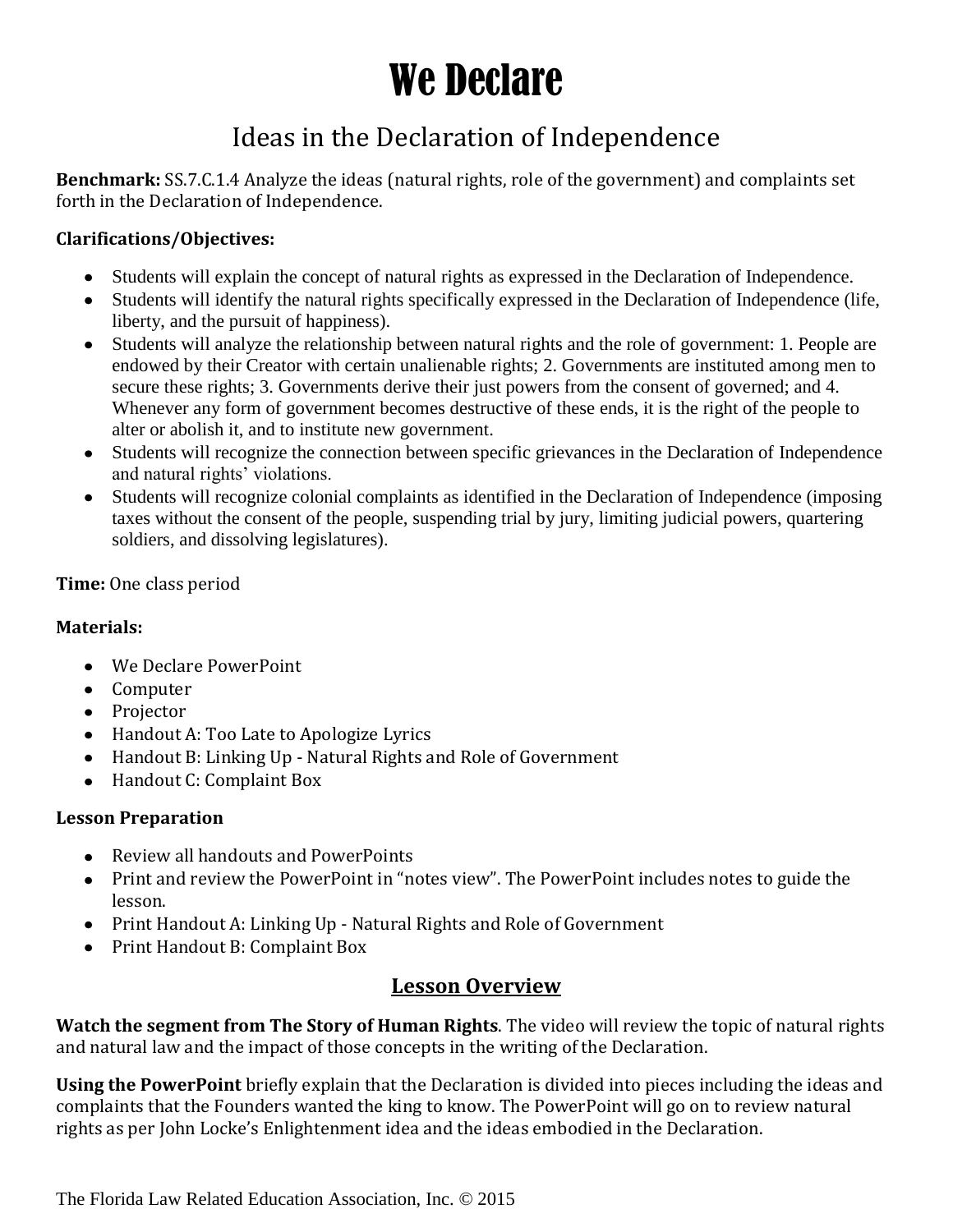**Distribute Handout A** where students will read a portion of the Declaration and explain it in their own terms. Students will be exploring natural rights and the role of government. Debrief the activity by having students read their responses. Also have students think of a time where they felt like their natural rights (life, liberty and the pursuit of happiness) had been violated and how that made them feel.

**Distribute Handout B** where students will read and explain complaints from the Declaration of Independence and how the action described was a violation of the right to life, liberty, and/or pursuit of happiness. Using the PowerPoint, debrief and discuss the activity.

**Distribute Handout C**. Students will watch "Too Late to Apologize: A Declaration" and underline the natural rights and **circle the complaints** expressed in the song. Debrief with the students. To conclude, read from the conclusion of the Declaration provided in the PowerPoint.

**Check for Understanding** The final slide will include a question from the End of Course Exam Item Specifications book. Have the students independently write down their answer and ask student to explain how they made their decision.

**Extension Activity:** Divide the class into 6 groups. Using the complaints outlined in the PowerPoint and the "Complaint Box" handout, assign each small group a complaint. Students will create an ad (poster, commercial, etc.) based on the complaint. This extension will link to Benchmark SS.7.C.2.11 – Analyze media and political communications (bias, symbolism, propaganda).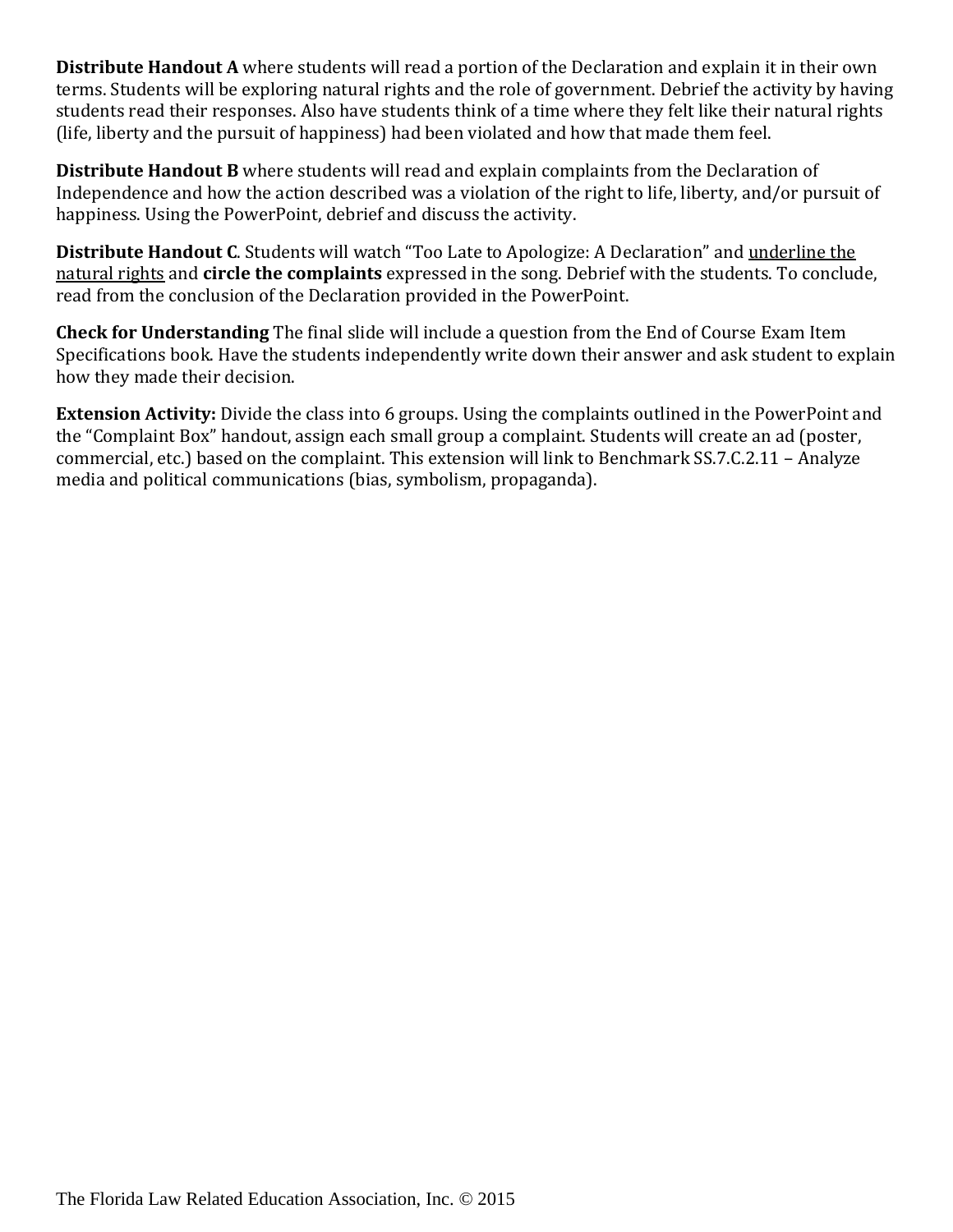# Linking Up

## Natural Rights and the Role of Government

Directions: Read each quote and answer the corresponding question.

| Quote                                                                                                                                                                | <b>Questions</b>                                                 |
|----------------------------------------------------------------------------------------------------------------------------------------------------------------------|------------------------------------------------------------------|
| People are endowed by their Creator with certain<br>unalienable rights                                                                                               | What are the "unalienable rights" mentioned in the<br>quote?     |
| Explain the quote:                                                                                                                                                   |                                                                  |
| Governments are instituted among men to secure<br>these rights                                                                                                       | What is the role of government?                                  |
| Explain the quote:                                                                                                                                                   |                                                                  |
| Government derive their powers from the consent<br>of the governed                                                                                                   | Who gives the government power?                                  |
| Explain the quote:                                                                                                                                                   |                                                                  |
| Whenever any form of government becomes<br>destructive of these ends, it is the right of the<br>people to alter or abolish it, and to institute a new<br>government. | What are "these ends" that the quote is referring<br>to?         |
| Explain the quote:                                                                                                                                                   | What does the consent of the governed allow the<br>people to do? |
|                                                                                                                                                                      |                                                                  |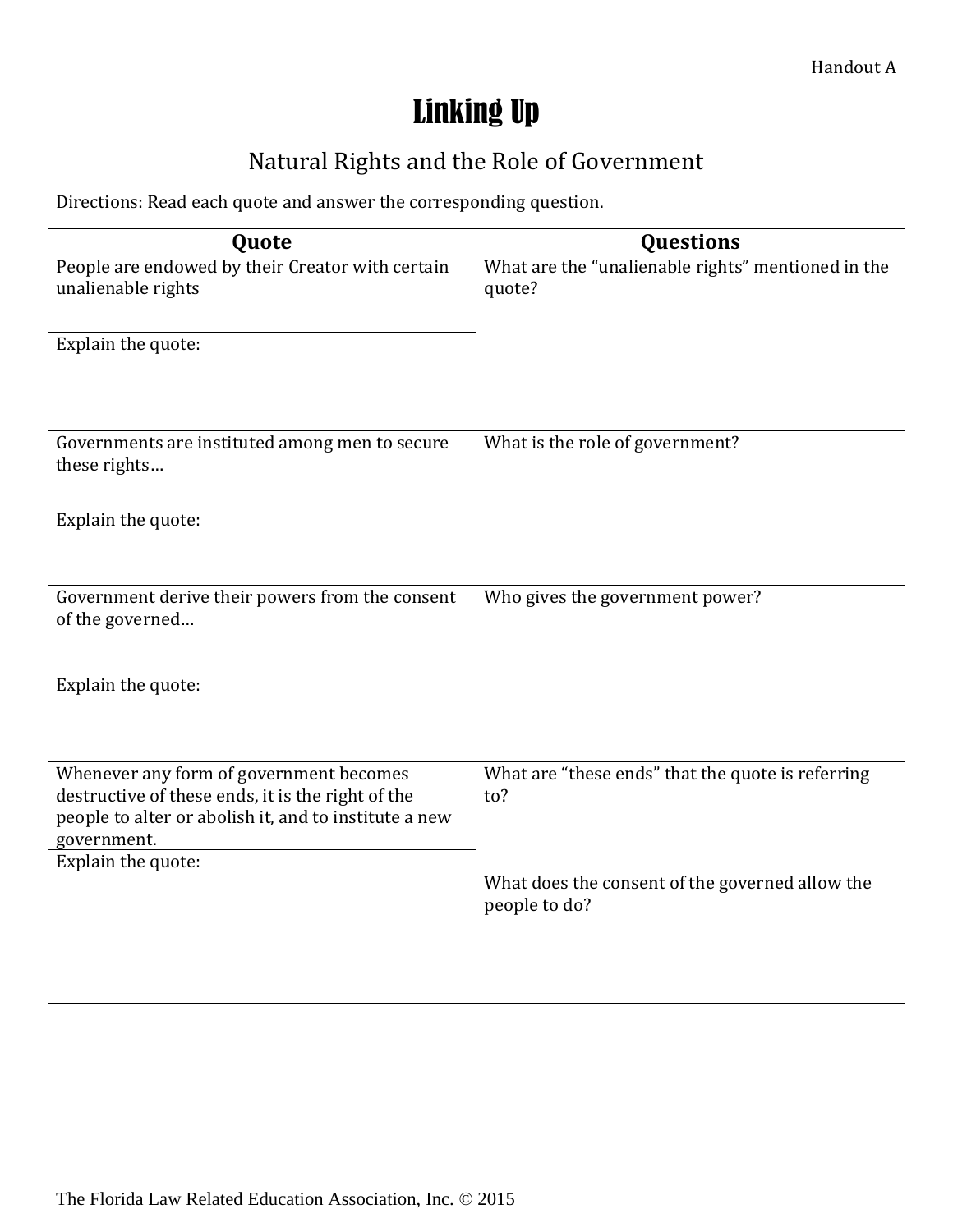# Complaint Box

Directions: Below are quotes from the complaint section of the Declaration of Independence. **Explain each complaint** and **how it violates** the natural right of life, liberty, and/or pursuit of happiness.

| <b>Complaint Box</b>                                                                                                                  |  |
|---------------------------------------------------------------------------------------------------------------------------------------|--|
| For imposing taxes without our consent                                                                                                |  |
|                                                                                                                                       |  |
| For depriving us, in many Cases, of the Benefits of Trial by Jury                                                                     |  |
|                                                                                                                                       |  |
| He has obstructed the Administration of Justice by refusing his Assent to Laws for<br>establishing Judiciary Powers                   |  |
|                                                                                                                                       |  |
| For quartering large Bodies of Armed troops among us                                                                                  |  |
|                                                                                                                                       |  |
| For suspending our own Legislatures, and declaring themselves invested with the Power<br>to legislate for us in all Cases whatsoever. |  |
|                                                                                                                                       |  |
| He istransporting large Armiesto complete the Words of Death, Desolation, and<br>Tyranny                                              |  |
|                                                                                                                                       |  |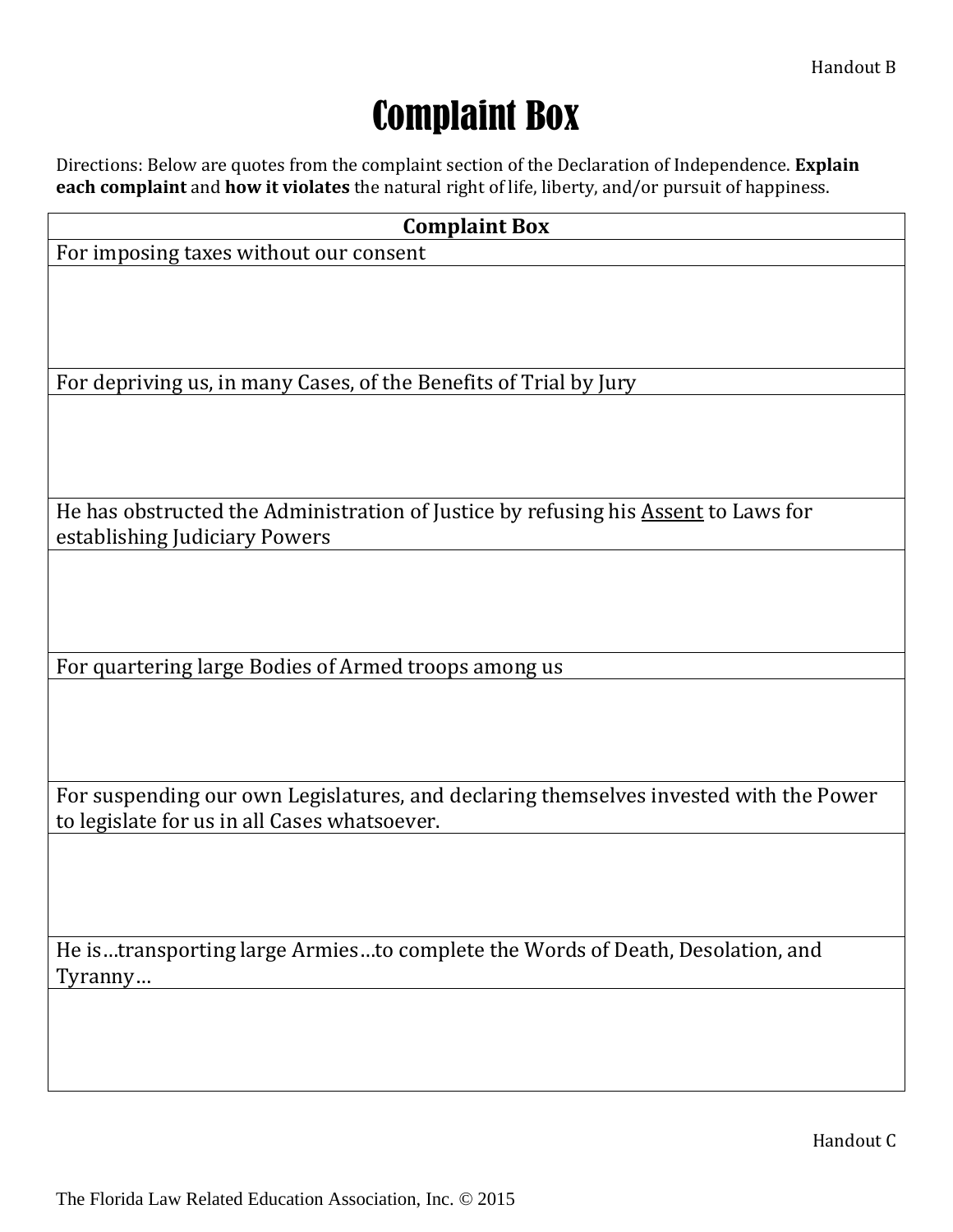**Directions:** Read the lyrics as you listen to the song. Underline the natural rights you find in the song. The song will be played a second time. This time, circle) the complaints expressed.

### **Too Late to Apologize: A Declaration**

T.J. and the Revo – Soomo Publishing

Halfway across the globe And we're standing on new ground Screaming 'cross the waves You can't hear a sound There's no fair trials, no trade, no liberties No tea We've colonized America; we won't stand for tyranny, Oh king

And it's too late to apologize It's too late I said it's too late to apologize It's too late

We've paid your foolish tax, read the acts And they just won't do We want to make it clear, we believe this much is true All men were created with certain Unalienable rights Among these are life, liberty, and the pursuit Of happiness

And it's too late to apologize It's too late I said It's too late to apologize It's too late

It's too late to apologize It's too late I said it's too late apologize It's too late

I said it's too late to apologize, yeah It's too late I said it's too late to apologize, yeah

Halfway across the globe And we're standing on new ground